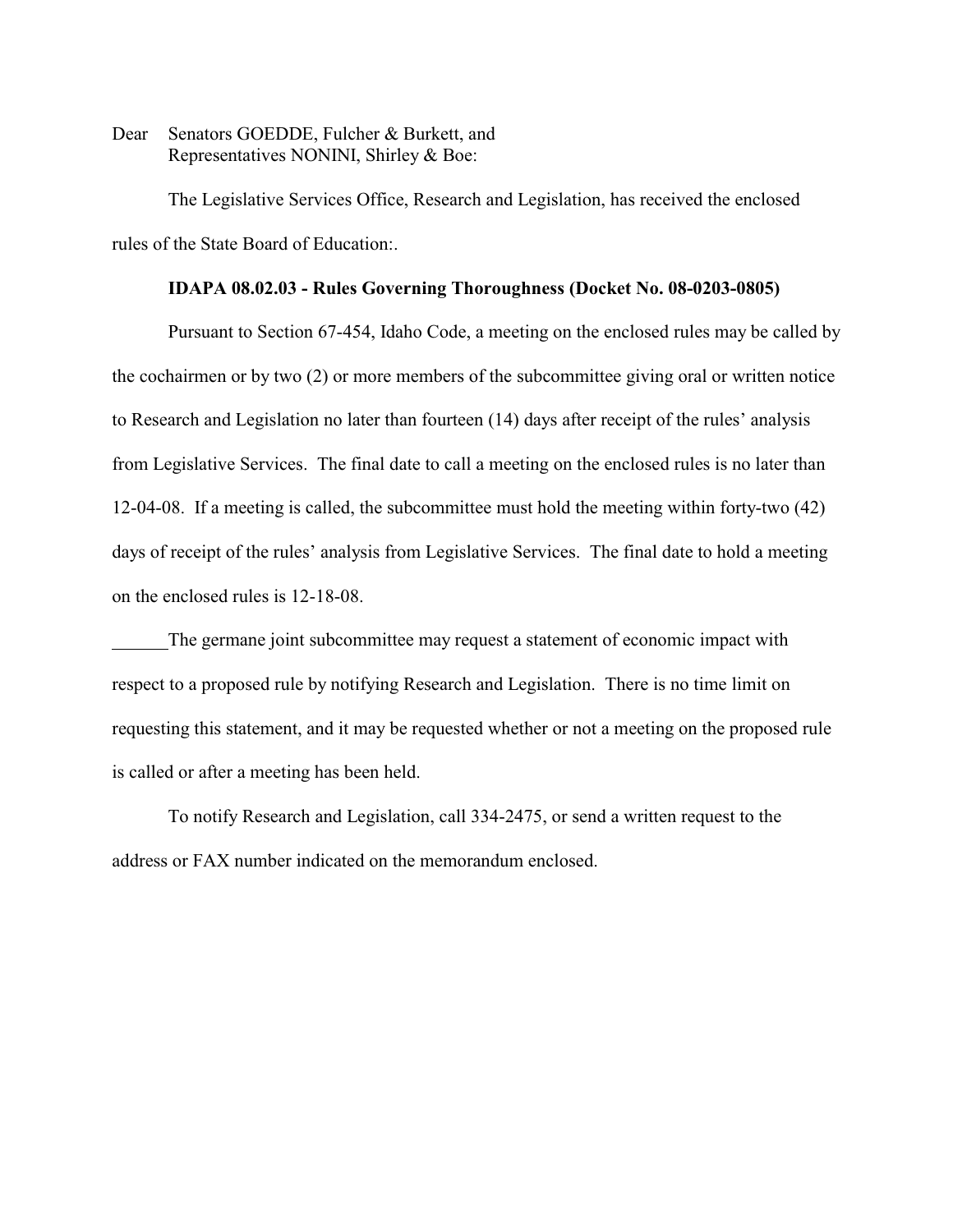# **MEMORANDUM**

| TO:             | <b>Rules Review Subcommittees of the Senate Education Committee and the</b><br><b>House Education Committee</b>                 |
|-----------------|---------------------------------------------------------------------------------------------------------------------------------|
| <b>FROM:</b>    | Research & Legislation Staff - Eric Milstead                                                                                    |
| DATE:           | <b>November 14, 2008</b>                                                                                                        |
| <b>SUBJECT:</b> | <b>Rules of the State Board of Education</b><br><b>IDAPA 08.02.03 - Rules Governing Thoroughness</b><br>Docket No. 08-0203-0805 |

The State Board of Education submits notice of proposed rulemaking at IDAPA 08.02.03 - Rules Governing Thoroughness. [NOTE: This proposed rule was received by Legislative Services from the Office of Rules Coordinator on November 3, 2008]. The proposed rule combines two existing sections governing graduation requirements (Sections 105 and 107). The Board states that the consolidation of two sections will remove duplicative provisions and address and resolve any confusion that resulted from having two sections governing the graduation requirements.

The proposed rule appears to be authorized pursuant to Section 33-105, Idaho Code.

cc: State Board of Education, Tracie Bent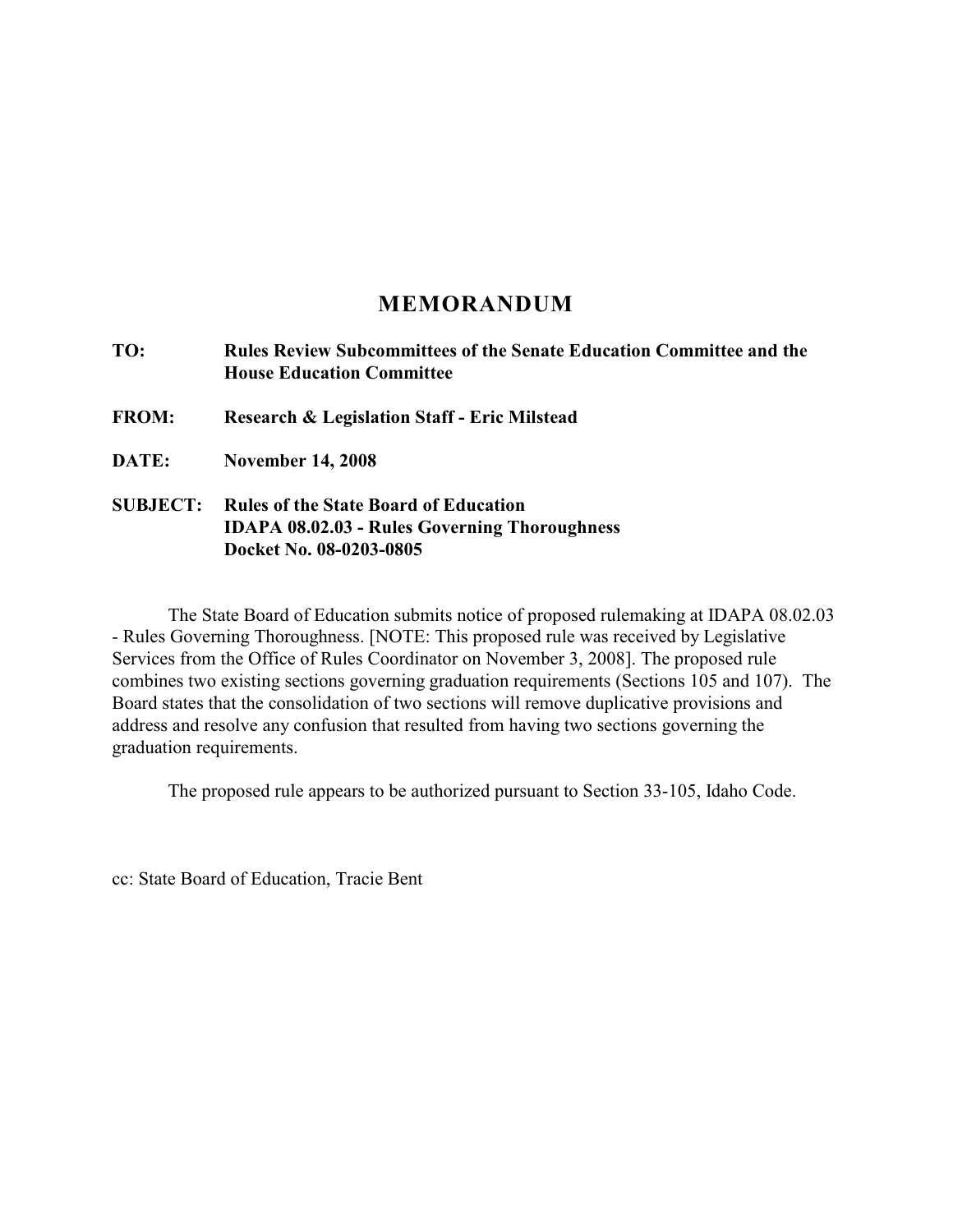## **IDAPA 08 - STATE BOARD OF EDUCATION**

## **08.02.03 - RULES GOVERNING THOROUGHNESS**

#### **DOCKET NO. 08-0203-0805**

## **NOTICE OF RULEMAKING - PROPOSED RULE**

**AUTHORITY:** In compliance with Section 67-5221(1), Idaho Code, notice is hereby given that this agency has initiated proposed rulemaking procedures. The action is authorized pursuant to Section 33-105, Idaho Code and Public Law 107-110 ("No Child Left Behind") Section 1111.b.3.C.

**PUBLIC HEARING SCHEDULE:** Public hearing(s) concerning this rulemaking will be scheduled if requested in writing by twenty-five (25) persons, a political subdivision, or an agency, not later than November 19, 2008.

The hearing site(s) will be accessible to persons with disabilities. Requests for accommodation must be made not later than five  $(5)$  days prior to the hearing, to the agency address below.

**DESCRIPTIVE SUMMARY:** The following is a nontechnical explanation of the substance and purpose of the proposed rulemaking:

This rulemaking will combine Sections 08.02.03.105 and 08.02.03.107 regarding graduation requirement, removing any redundancies and clarifying any confusion that having two Sections may have caused.

**FEE SUMMARY:** The following is a specific description of the fee or charge imposed or increased:

No fees or charges are being imposed as a result of this rulemaking.

**FISCAL IMPACT:** The following is a specific description, if applicable, of any negative fiscal impact on the state general fund greater than ten thousand dollars (\$10,000) during the fiscal year resulting from this rulemaking:

No negative fiscal impact to the general fund will result from this rulemaking.

**NEGOTIATED RULEMAKING:** Pursuant to Section 67-5220, Idaho Code, negotiated rulemaking was not conducted because the rulemaking in non controversial in nature.

**ASSISTANCE ON TECHNICAL QUESTIONS, SUBMISSION OF WRITTEN COMMENTS:** For assistance on technical questions concerning the proposed rule, contact Tracie Bent at (208) 332-1582.

Anyone may submit written comments regarding this proposed rulemaking. All written comments must be directed to the undersigned and must be delivered on or before November 26, 2008

DATED this 20th day of August, 2008.

Tracie Bent Planning, Policy and HR Officer State Board of Education 650 West State Street PO Box 83720 Boise, ID 83720-0037 (208) 332-1582 phone (208) 334-2632 FAX

## **THE FOLLOWING IS THE TEXT OF DOCKET NO. 08-0203-0805**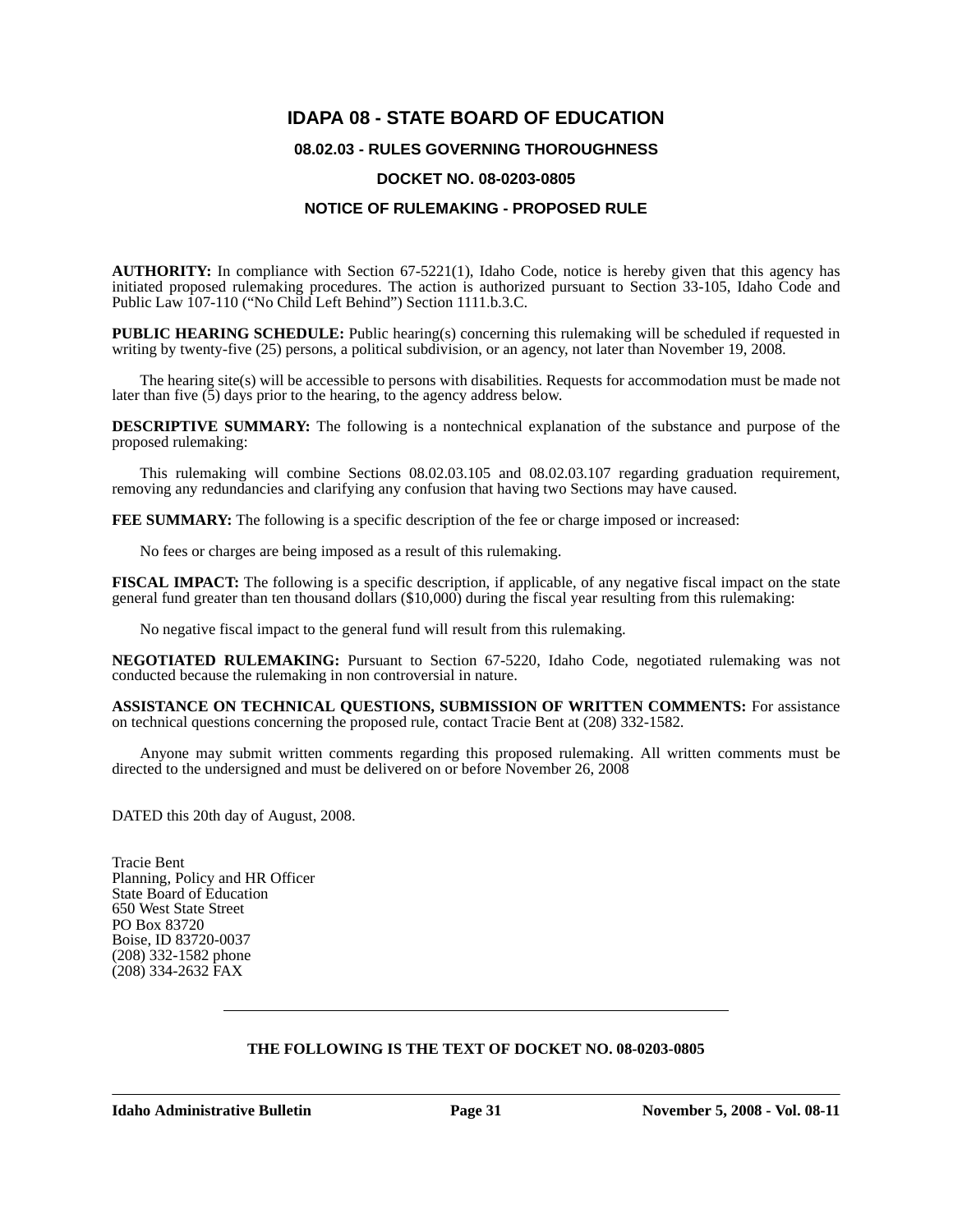#### **105. HIGH SCHOOL GRADUATION** *FROM HIGH SCHOOL* **REQUIREMENTS.**

A student must meet all of the *following* requirements identified in this section before the student will be eligible to graduate from an Idaho high school*:*. The local school district or LEA may establish graduation requirements beyond the state minimum. *(4-11-06)*( )

**01. Credit Requirements**. The State minimum graduation requirement for all Idaho public high schools is forty-two (42) semester credits. The forty-two (42) semester credits must include twenty-five (25) semester credits in core subjects as identified in Paragraphs 105.01.a. through 105.01.f. All credit-bearing classes must be aligned with state high school standards in the content areas for which standards exist. For all public school students who enter high school at the 9th grade level in Fall 2009 or later, the minimum graduation requirement will be forty-<u>five (45) semester credits and must include twenty-nine (29) semester credits in core subjects as identified in</u><br>Paragraphs 105.01.a. through 105.01.f. Paragraphs 105.01.a. through 105.01.f.

**a.** *(Effective for all students that graduate prior to January 1, 2013.) Each students shall demonstrate achievement in the CORE and other required subjects to include forty-two (42) semester credits, one (1) semester equaling one-half (1/2) year.* Secondary Language Arts and Communication. Nine (9) semester credits are required that include eight (8) semester credits of instruction in Language Arts. Each year shall consist of language study, composition, and literature; including one (1) semester credit of instruction in communications consisting of oral communication and technological applications that includes a course in speech, a course in debate, or a sequence of instructional activities that meet the state high school communications standards requirements. *(3-30-07)*( )

**b.** *(Effective for all students that enter the ninth grade in the fall of 2009 or later.) Each student shall complete the requirements found in Section 107 and other subjects to include forty-six (46) semester credits, one (1) semester equaling one-half (1/2) year.* Mathematics. Four (4) semester credits are required. Secondary mathematics includes Applied Mathematics, Business Mathematics, Algebra, Geometry, Trigonometry, Fundamentals of Calculus, Probability and Statistics, Discrete Mathematics, and courses in mathematical problem solving and reasoning. *(3-30-07)*( )

i. If a student completes any required high school course with a grade of C or higher before entering grade nine (9), and if that course meets the same standards that are required in high school, then the student has met the high school content area requirement for such course. However, the student must complete the required four (4) credits of high school math in addition to the courses completed in middle school.

ii. For all public school students who enter high school at the 9th grade level in Fall 2009 or later, six (6) semester credits are required. For such students, secondary mathematics includes instruction in the following  $\frac{1}{2}$  areas:

(1) Two (2) semester credits of Algebra I or courses that meet Algebra I standards as approved by the State Department of Education;

(2) Two (2) semester credits of Geometry or courses that meet Geometry standards as approved by the State Department of Education; and

 $Tw_0$  (2) semester credits of mathematics of the student's choice.

(4) Two (2) semester credits of the required six (6) semester credits of mathematics must be taken in the last year of high school.

**c.** Science. Four (4) semester credits are required, two (2) of which will be laboratory based. Secondary sciences include instruction in applied sciences, earth and space sciences, physical sciences, and life  $\frac{\text{scineces.}}{\text{cise,}}$ 

Effective for all public school students who enter high school at the 9th grade level in Fall 2009 or later, six (6) semester credits will be required. Secondary sciences include instruction in the following areas: biology, physical science or chemistry, and earth, space, environment, or approved applied science. Four (4) semester credits of these courses must be laboratory based.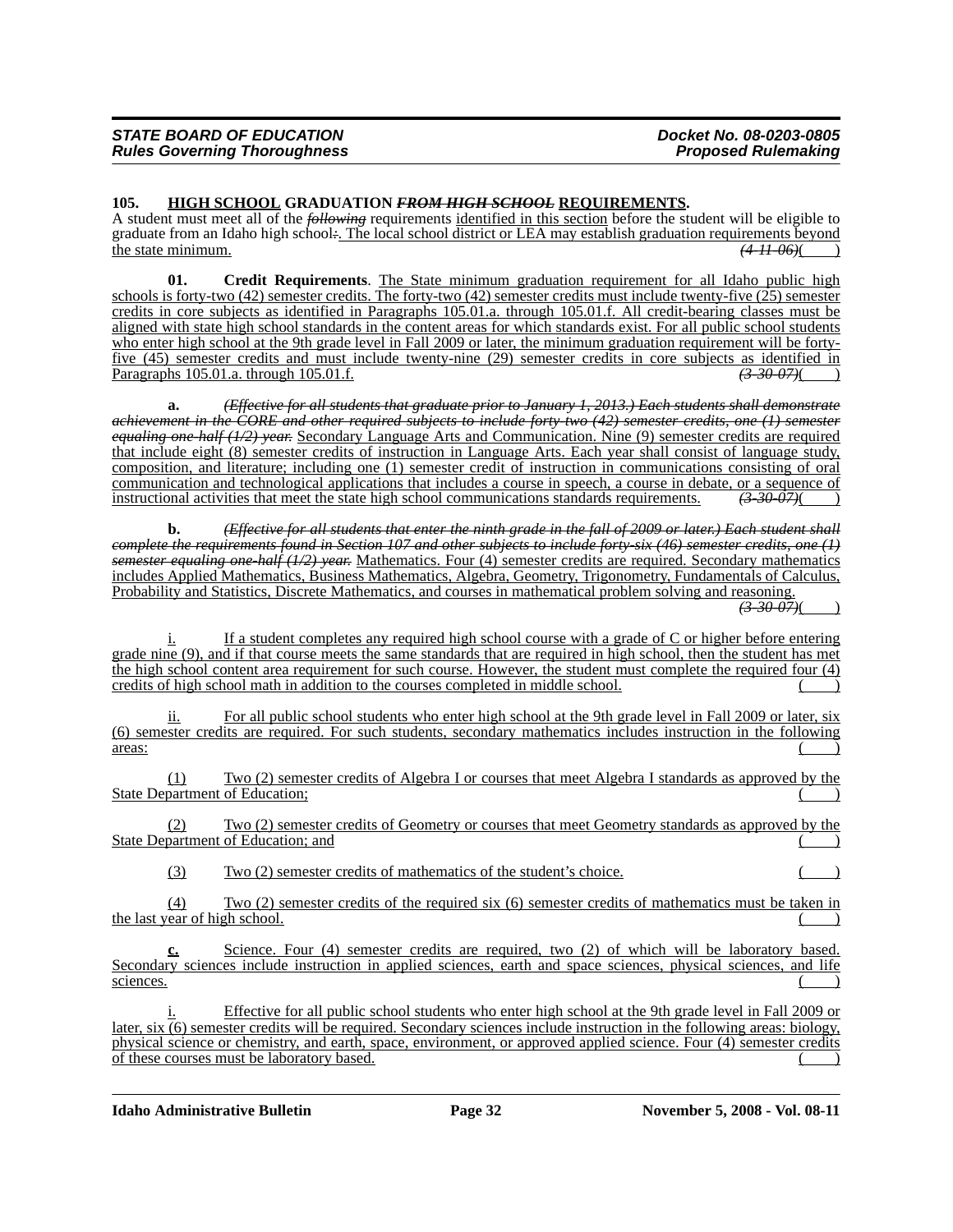ii. If a student completes any required high school course with a grade of C or higher before entering grade nine (9), and if that course meets the same standards that are required in high school, then the student has met the high school content area requirement for such course. However, the student must complete the required number of semester credits of high school science in addition to the courses completed in middle school.

Social Studies. Five (5) semester credits are required, including government (two (2) semester credits), United States history (two (2) semester credits), and economics (one (1) semester credit). Current world affairs and geography will be integrated into all social studies instruction. Courses such as geography, sociology, world affairs, and world history may be offered as electives, but are not to be counted as a social studies requirement.  $($  )

**e.** Humanities. Two (2) semester credits are required. Humanities courses include instruction in interdisciplinary humanities, visual and performing arts, or world language. Other courses such as literature, history, philosophy, architecture, or comparative world religions may satisfy the humanities standards if the course syllabus is approved by the State Department of Education as being aligned with the Humanities Standards.

**f.** Health/Wellness. One (1) semester credit is required. Course must focus on positive health habits.  $($  )

**02. Achievement Standards**. Each student shall meet locally established subject area standards (using state content standards as minimum requirements) demonstrated through various measures of accountability including examinations or other measures. (4-2-08) including examinations or other measures.

**03. Proficiency** *(Effective January 1, 2006)*. Each student *shall* must achieve a proficient or advanced score on the *High School* Grade 10 Idaho Standards Achievement Test (ISAT) in math, reading and language usage in order to graduate. For all public school students who enter high school at the 9th grade level in the Fall 2008 or later, each student must also achieve a proficient or advanced score on the science portion of the ISAT in order to graduate. A student who does not attain at least a proficient score prior to graduation may appeal to the school district or LEA, and*, at the discretion of the school district or LEA, may* will be given an opportunity to demonstrate proficiency of the *achievement* content standards through some other locally established mechanism. All locally established mechanisms used to demonstrate proficiency *shall* will be forwarded to the State Board of Education for review and information. Districts with alternate measures on file with the Board on the effective date of this rule must re-submit their plans to the Board. Alternate mechanisms must be re-submitted to the Board when changes are made in their plans.  $(4H\ 06)(\ )$  $(4-11-06)$ ( )

| a.                         | Before entering an alternate measure, the student must be:                                              | $(4-2-08)$             |
|----------------------------|---------------------------------------------------------------------------------------------------------|------------------------|
| i.                         | Enrolled in a special education program and have an Individual Education Plan (IEP); or (3-20-04)       |                        |
| ii.                        | Enrolled in an Limited English Proficient (LEP) program for three (3) academic years or less; or        | $(3-20-04)$            |
| iii.                       | Enrolled in the fall semester of the senior year.                                                       | $(3-20-04)$            |
| b.                         | The measure must be:                                                                                    | <del>(3-20-04)</del> ( |
| $\underline{\mathbf{i}}$ . | $\alpha$ Aligned at a minimum to tenth grade state content standards;                                   | $(3-20-04)$            |
| eii.                       | <i>The measure must be a</i> Aligned to the state content standards for the subject matter in question; |                        |

*d*iii. *The measure must be v*Valid and reliable; and

*eiv.* Ninety percent (90%) of the criteria of the measure, or combination of measures, must be based on c proficiency and performance. academic proficiency and performance.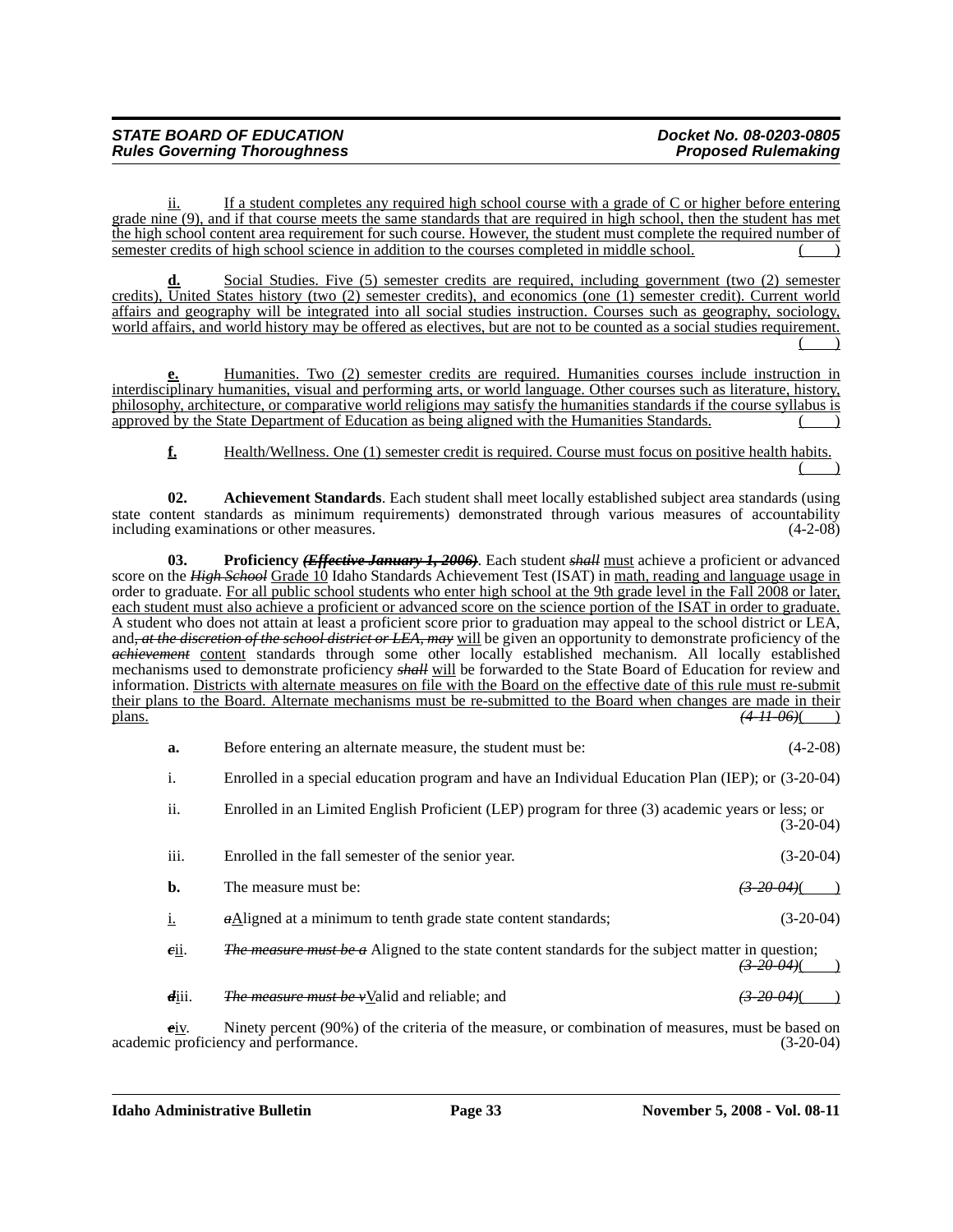| <b>STATE BOARD OF EDUCATION</b>     | Docket No. 08-0203-0805    |
|-------------------------------------|----------------------------|
| <b>Rules Governing Thoroughness</b> | <b>Proposed Rulemaking</b> |

**c.** A student is not required to achieve a proficient or advanced score on the ISAT if:

i. The student received a proficient or advanced score on an exit exam from another state that requires a standards-based exam for graduation. The state's exit exam must approved by the State Board of Education and must measure skills at the tenth grade level and be in comparable subject areas to the ISAT;

ii. The student completes another measure established by a school district or LEA and received by the Board as outlined in Subsection  $105.03$ ; or

iii. The student has an IEP that outlines alternate requirements for graduation or adaptations are recommended on the test;

iv. The student is considered an LEP student through a score determined on a language proficiency test and has been in an LEP program for three (3) academic years or less;

**04. Foreign Exchange Students**. Foreign exchange students may be eligible for graduation by ng a comparable program as approved by the school district or LEA.  $(4-11-06)$ completing a comparable program as approved by the school district or LEA.

**05. Special Education Students**. A student who is eligible for special education services under the Individuals With Disabilities Education Improvement Act must, with the assistance of the student's Individualized Education Program (IEP) team, refer to the current Idaho Special Education Manual for guidance in addressing graduation requirements.

**06. College Entrance Examination**. (Effective for all public school students who enter high school at the 9th grade level in Fall 2009 or later.) A student must take one (1) of the following college entrance examinations before the end of the student's eleventh grade year: COMPASS, ACT or SAT. Scores must be included in the Learning Plan.

**07. Senior Project**. (Effective for all public school students who enter high school at the 9th grade level in Fall 2009 or later.) A student must complete a senior project by the end of grade twelve (12). The project must also include a written report and an oral presentation.

## *(BREAK IN CONTINUITY OF SECTIONS)*

#### **107.** *HIGH SCHOOL GRADUATION REQUIREMENTS* **(RESERVED).**

*01. Requirements. (Effective for all students that graduate prior to January 31, 2013.) The State minimum graduation requirement for all Idaho public high schools is forty-two (42) semester credits and a proficient or advanced score on the ISAT. The core of instruction required by the State Board of Education is twenty-five (25) semester credits. Local school districts may establish graduation requirements beyond the state minimum. The local school district has the responsibility to provide education opportunities that meet the needs of students in both academic and professional-technical areas. It is the intent of the State Board of Education to give local school districts the flexibility to provide rigorous and challenging curriculum that is consistent with the needs of students and the desire of their local patrons.* 

*02. Requirements. (Effective for all students that enter the ninth grade in the fall of 2009 or later.) The State minimum graduation requirement for all Idaho public high schools requires that a student take a minimum of forty-six (46) semester credits and achieve a proficient or advanced score on the ISAT. (3-30-07)*

*a. Twenty-nine (29) semester credits are required as listed in Subsections 107.03 through 107.08; and (3-30-07)*

*b. A minimum of seventeen (17) elective credits. (3-30-07)*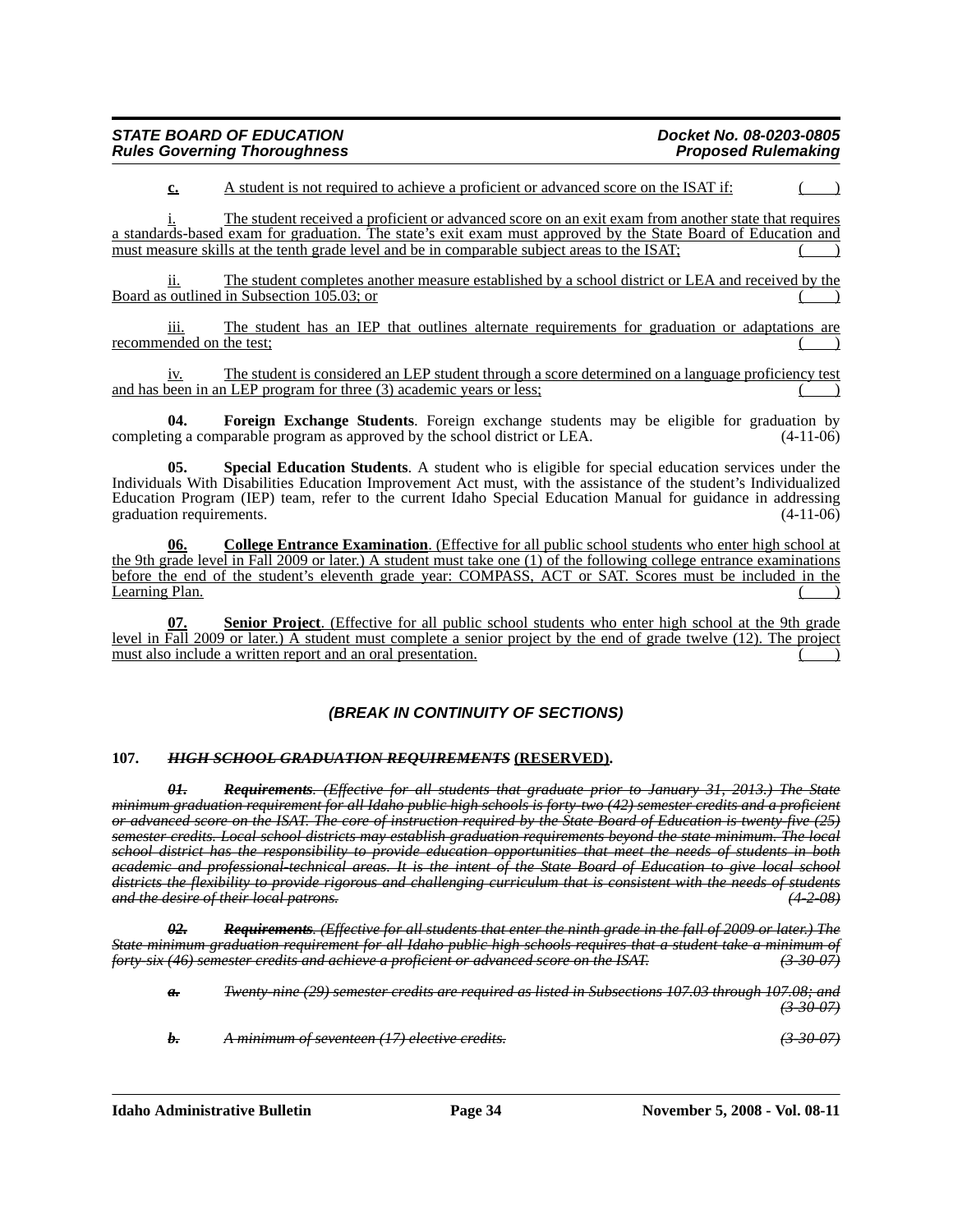**Idaho Administrative Bulletin** Page 35 November 5, 2008 - Vol. 08-11

*05. Science. (Effective for all students that enter the ninth grade in the fall of 2009 or later.) Six (6) credits required. (3-30-07) a. Secondary sciences shall include instruction in the following areas: (3-30-07) i. Biology; (3-30-07) ii. Physical science or chemistry; and (3-30-07) iii. Earth, space, environment, or approved applied science. (3-30-07) b. Four (4) credits of courses outlined is Subsection 107.05.a. must be laboratory based. (3-30-07) c. If a student completes any required high school course with a grade of C or higher before entering* 

*Department of Education; and* 

*i. Two (2) semesters of Algebra I or courses that meet Algebra I standards as approved by the State Department of Education; (3-30-07)*

*required, a minimum of four (4) credits in math and four (4) credits in science, two (2) of which will be laboratory based. Secondary mathematics includes Applied Mathematics, Business Mathematics, Algebra, Geometry, Trigonometry, Fundamentals of Calculus, Probability and Statistics, Discrete Mathematics, and courses in mathematical problem solving and reasoning. Secondary sciences will include instruction in applied sciences, earth and space sciences, physical sciences, and life sciences. (3-30-07)*

*(6) credits required. Secondary mathematics shall include instruction in the following areas: (3-30-07)*

*b. Mathematics. (Effective for all students that enter the ninth grade in the fall of 2009 or later.) Six* 

*ii. Two (2) semesters of Geometry or courses that meet Geometry standards as approved by the State* 

*iii. Two (2) semesters of mathematics of the student's choice. (3-30-07)*

*iv. Two (2) semesters of the required six (6) credits of mathematics must be taken in the last year of*<br>(3-30-07) (3-30-07) *high school. (3-30-07)*

*If a student completes any required high school course with a grade of C or higher before entering grade nine (9), and if that course meets the same standards that are required in high school, then the student has met the high school content area requirement. However the student must complete six (6) credits of high school math in addition to the courses completed in middle school. (3-30-07)*

*c. All credit-bearing classes must be aligned with state high school standards in the content areas for*   $which standards exist.$ 

*d. Local school districts or LEAs may establish graduation requirements beyond the state minimum. The local school district or LEA has the responsibility to provide educational opportunities that meet the needs of* 

*students in both academic and professional technical areas. It is the intent of the State Board of Education to give local school districts the flexibility to provide rigorous and challenging curriculum that is consistent with the needs of* 

*years of instruction in English, each year will consist of language study, composition, and literature. One (1) credit of instruction in communications including oral communication and technological applications that includes a course in speech, a course in debate, or a sequence of instructional activities that meet the state high school communications standards requirements. (3-30-07)*

*03. Secondary Language Arts and Communication. Eight (8) credits required that includes four (4)* 

*a. Mathematics. (Effective for all students that graduate prior to January 31, 2013.) Eight (8) credits* 

*STATE BOARD OF EDUCATION Docket No. 08-0203-0805* **Rules Governing Thoroughness** 

*students and the desire of their local patrons.* 

*04. Mathematics. (3-30-07)*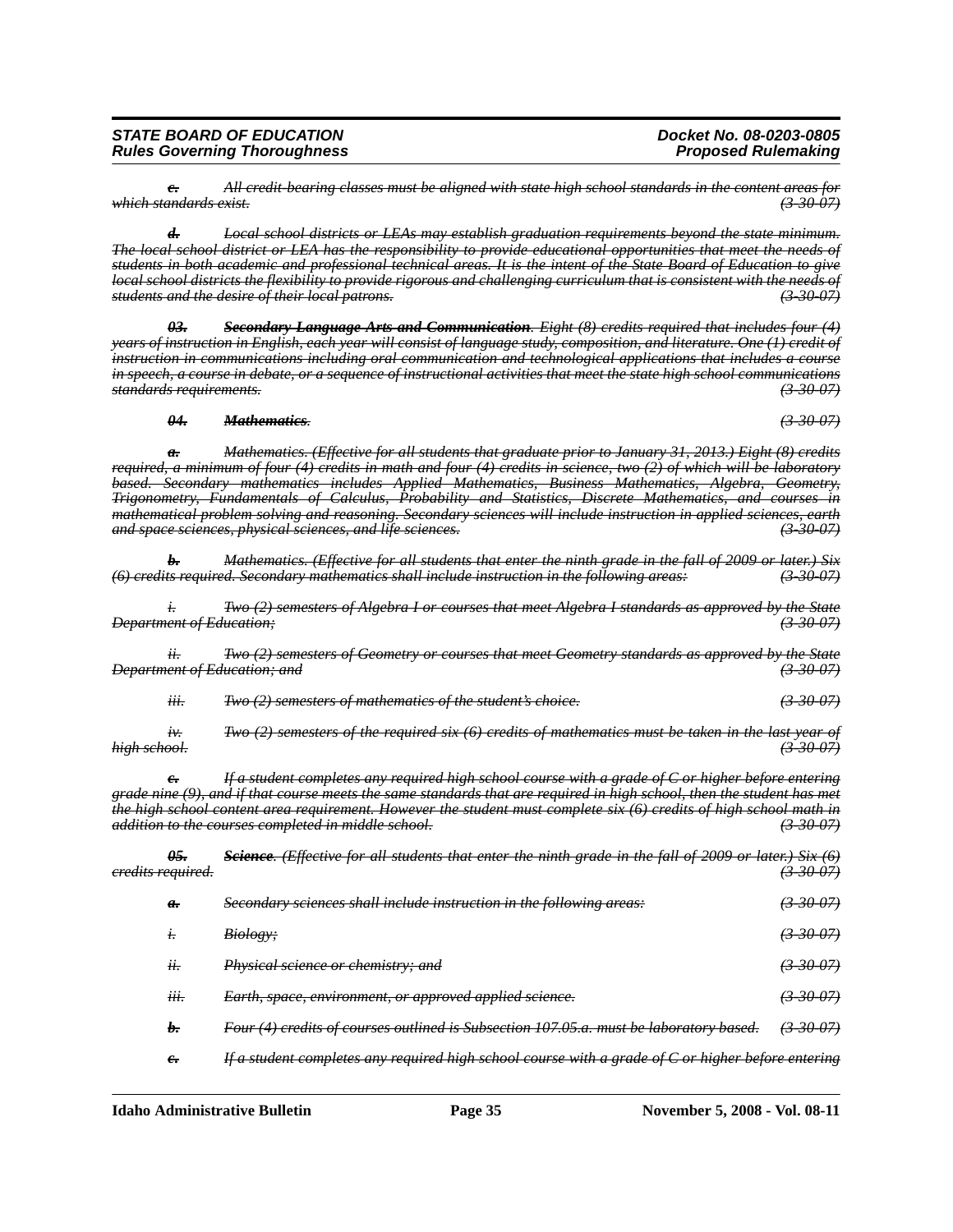#### *STATE BOARD OF EDUCATION Docket No. 08-0203-0805 Rules Governing Thoroughness*

*grade nine (9), and if that course meets the same standards that are required in high school, then the student has met the high school content area requirement. However, the student must complete six (6) credits of high school science in addition to the courses completed in middle school. (3-30-07)*

*06. Social Studies. (Five (5) credits required), including government (two (2) credits), United States history (two (2) credits), and economics (one (1) credit). Current world affairs and geography will be integrated into all social studies instruction. Courses such as geography, sociology, world affairs, and world history may be offered as electives, not to be counted as a social studies requirement. (4-11-06)*

*07. Humanities. (Two (2) credits required). A course in interdisciplinary humanities, visual and performing arts, or world language. Other courses such as literature, history, philosophy, architecture, or comparative world religions may satisfy the humanities standards if the course syllabus is approved by the State Department of Education as being aligned with the Humanities Standards.* 

*08. Health/Wellness. (One (1) credit required). A course focusing on positive health habits. (7-1-00)*

*09. College Entrance Examination. (Effective for all students that enter the ninth grade in the fall of 2009 or later.) A student must take one (1) of the following college entrance examinations before the end of the student's eleventh grade year: COMPASS, ACT or SAT. Scores must be included in the Learning Plan. (3-30-07)*

*10. Senior Project. (Effective for all students that enter the ninth grade in the fall of 2009 or later.) A student shall complete a senior project that shall include a research paper and oral presentation by the end of grade twelve (12). (3-30-07)*

*11. Assessment. A student must achieve a proficient or advanced score on the ISAT. A student is not required to achieve a proficient or advanced score on the ISAT if:* 

*a. A student received a proficient or advanced scored on an exit exam from another state that requires a standards-based exam for graduation. The state's exit exam shall be approved by the State Board of Education, and must measure skills at the tenth grade level or above and be in comparable subject areas to the ISAT; (4-11-06)*

*b. A student completes another measure established by a school district or LEA and received by the Board as outlined in Subsection 105.03; or (4-2-08)*

*c. A student has an IEP that outlines alternate requirements for graduation. (4-11-06)*

*d. Calendar year of 2007. A student is not required to achieve a proficient or advanced score on the ISAT if: (3-30-07)*

*i. A student took the ISAT and was within three (3) RIT points of proficiency; (4-11-06)*

*ii. A student has an IEP that outlines alternate requirements for graduation or adaptations are recommended on the test; (4-11-06)*

*iii. A student is considered an LEP student through a score determined on a language proficiency test and has been in an LEP program for three (3) academic years or less;-*

*iv. A student received a proficient or advanced score on an exit exam from another state that requires a standards-based exam for graduation. The state exit exams must be approved by the State Board of Education, measure skills at the tenth grade level or above and be in comparable subject areas to the ISAT; or (4-11-06)*

*v. A student appeals for another measure approved by the school district or LEA as outlined in Subsection 105.03. (4-11-06)*

*e. Calendar year of 2008 and subsequent classes. A student is not required to achieve a proficient or advanced score on the ISAT if: (3-30-07)*